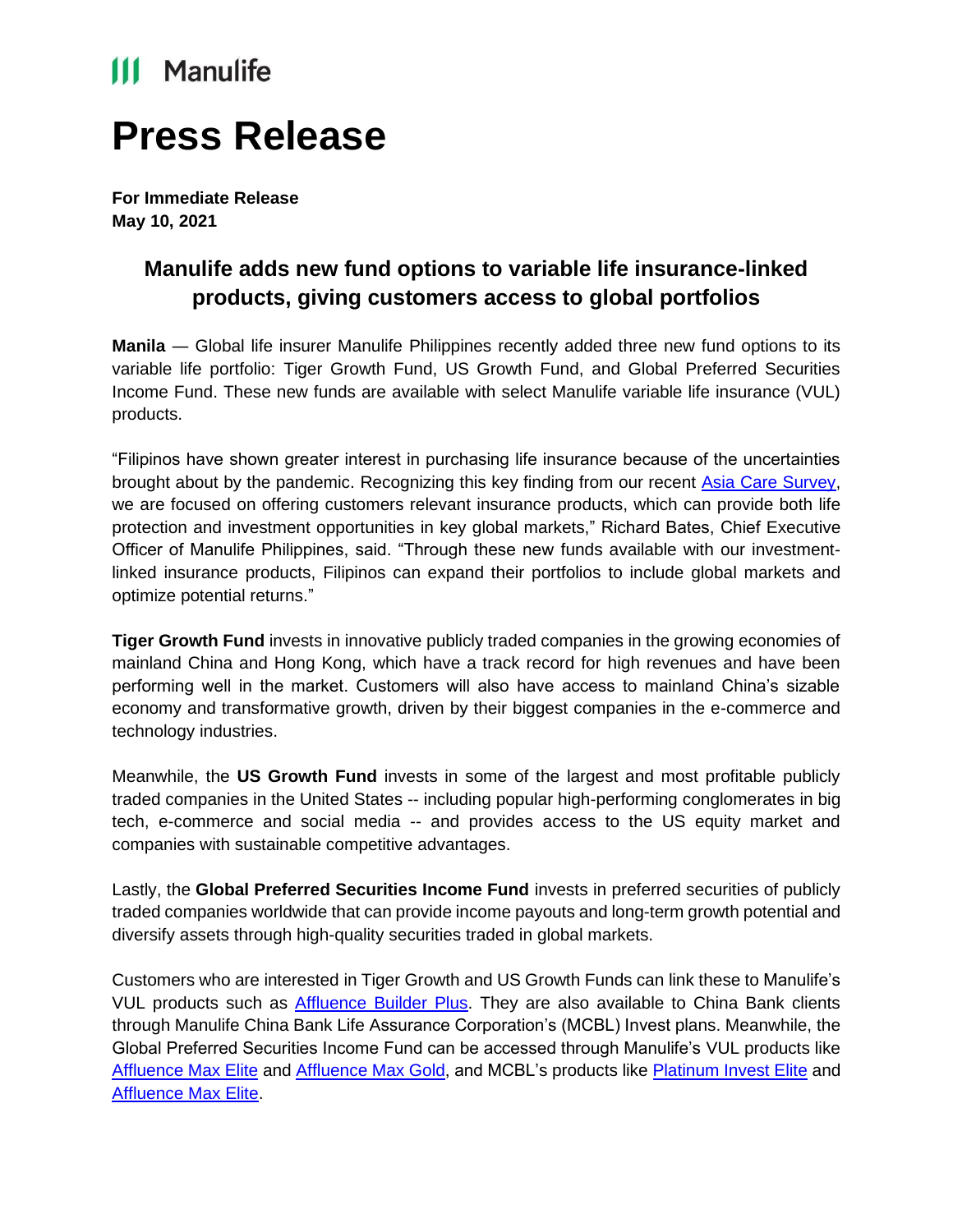### **111 Manulife**

Existing customers of eligible VUL products can top up their current funds with these new funds. They can go to [Manulife Online](https://online.manulife.com.ph/) or speak to their financial advisor for assistance.

To learn more about Manulife's three new funds, visit the Manulife Philippines website at [www.manulife.com.ph](http://www.manulife.com.ph/)

**---END---**

#### **About Manulife Philippines**

The Manufacturers Life Insurance Company opened its doors for business in the Philippines in 1907. Since then, Manulife's Philippine Branch and later The Manufacturers Life Insurance Co. (Phils.), Inc. (Manulife Philippines) has grown to become one of the country's leading life insurance companies. Manulife Philippines is a wholly-owned domestic subsidiary of Manulife Financial Corporation, among the world's largest life insurance companies by market capitalization. Learn more about Manulife Philippines by visiting their website [www.manulife.com.ph](http://www.manulife.com.ph/) and following them on Facebook [\(www.facebook.com/ManulifePH\),](http://www.facebook.com/ManulifePH)) Twitter (@ManulifePH), and Instagram (@manulifeph).

#### **About Manulife**

Manulife Financial Corporation is a leading international financial services provider that helps people make their decisions easier and lives better. With our global headquarters in Toronto, Canada, we operate as Manulife across our offices in Canada, Asia, and Europe, and primarily as John Hancock in the United States. We provide financial advice, insurance, and our global wealth and asset management segment, Manulife Investment Management, serves individuals, institutions and retirement plan members worldwide. At the end of 2020, we had more than 37,000 employees, over 118,000 agents, and thousands of distribution partners, serving over 30 million customers. As of March 31, 2021, we had CAD\$1.3 trillion (US\$1.0 trillion) in assets under management and administration, and in the previous 12 months we made \$31.3 billion in payments to our customers. Our principal operations are in Asia, Canada and the United States where we have served customers for more than 155 years. We trade as 'MFC' on the Toronto, New York, and the Philippine stock exchanges and under '945' in Hong Kong.